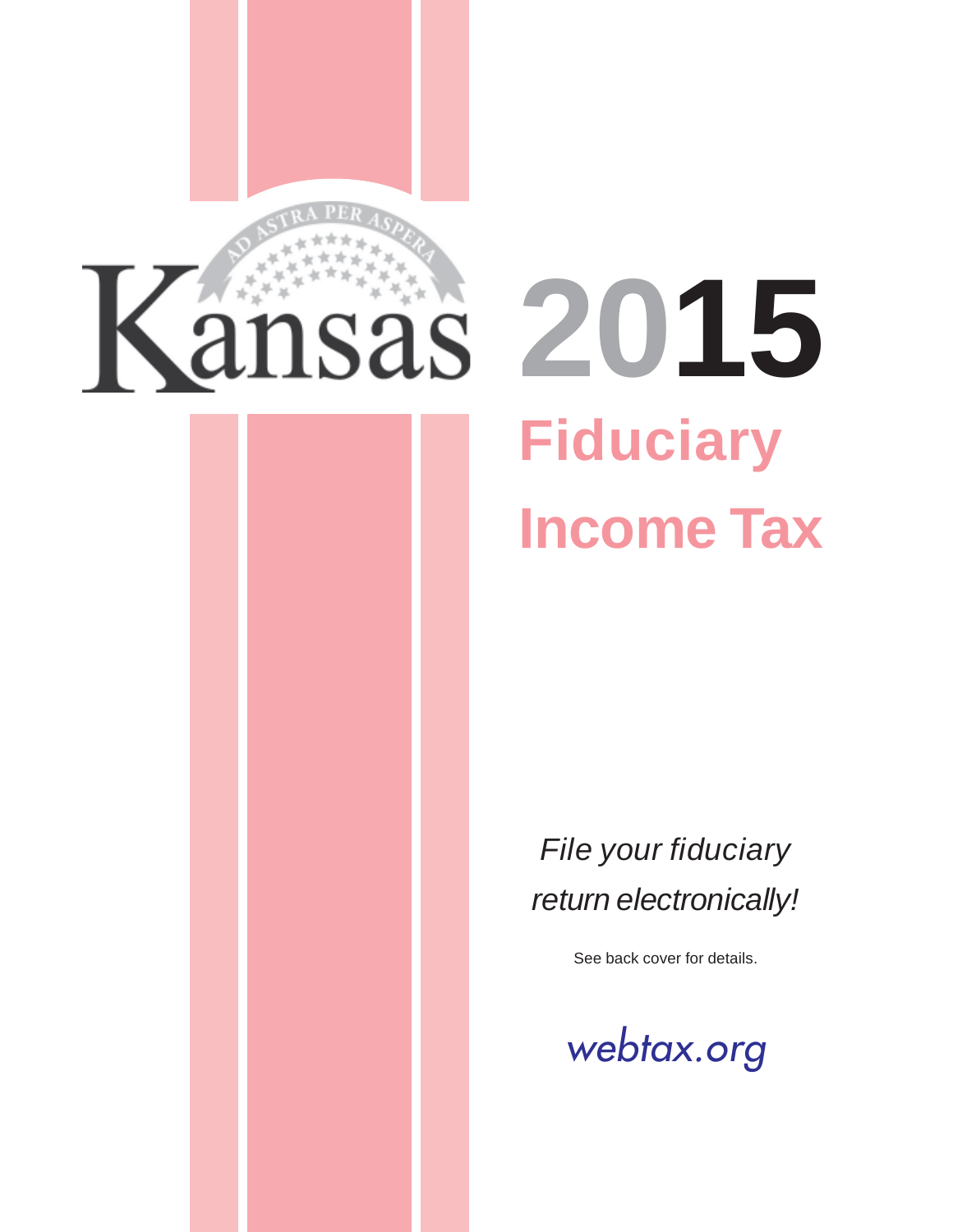# **GENERAL INFORMATION**

*If any due date falls on a Saturday, Sunday, or legal holiday, substitute the next regular workday.* 

| <b>Who Must</b><br><b>File a Return</b>                                                                             | Resident Estate or Trust. The fiduciary of a resident estate or trust must file a Kansas Fiduciary Income Tax return<br>(K-41) if the estate or trust had any taxable income or there is withholding tax due for the nonresident beneficiaries. A<br>resident estate is the estate of a person who was a Kansas resident at the time of death. All other estates are nonresident<br>estates. A resident trust is any trust which is administered by the trustee in Kansas. A trust being administered outside of<br>Kansas shall not be considered a resident trust merely because the governing instrument or a law requires that the laws<br>of Kansas be followed with respect to interpretation or administration of the trust. All other trusts are nonresident trusts.<br>Nonresident Estate or Trust. The fiduciary of a nonresident estate or trust must file a Kansas Fiduciary Income Tax<br>Return if the estate or trust had taxable income or gain derived from Kansas sources. This includes income or gain from:<br>1) real or tangible personal property located within Kansas; 2) a business, profession or occupation carried on within<br>Kansas; or, 3) services performed within Kansas.<br>For a nonresident estate or trust, income from the following is not considered to be derived from Kansas sources:<br>annuities, interest, dividends, or gains from the sale or exchange of intangible personal property, unless part of the<br>income from a business, trade, profession, or occupation carried on within Kansas. |
|---------------------------------------------------------------------------------------------------------------------|----------------------------------------------------------------------------------------------------------------------------------------------------------------------------------------------------------------------------------------------------------------------------------------------------------------------------------------------------------------------------------------------------------------------------------------------------------------------------------------------------------------------------------------------------------------------------------------------------------------------------------------------------------------------------------------------------------------------------------------------------------------------------------------------------------------------------------------------------------------------------------------------------------------------------------------------------------------------------------------------------------------------------------------------------------------------------------------------------------------------------------------------------------------------------------------------------------------------------------------------------------------------------------------------------------------------------------------------------------------------------------------------------------------------------------------------------------------------------------------------------------------------------------------------------|
| When and<br><b>Where to File</b>                                                                                    | You should complete your Kansas fiduciary return after the federal fiduciary return is complete. It is due no later than<br>the 15th day of the fourth month after the close of the taxable year (April 15th for those operating on a calendar year<br>basis). Mail your Fiduciary Income Tax return to the address shown on Form K-41.<br>For a quick and easy filing solution, submit your return electronically. See back cover for details.                                                                                                                                                                                                                                                                                                                                                                                                                                                                                                                                                                                                                                                                                                                                                                                                                                                                                                                                                                                                                                                                                                    |
| <b>Extension of</b><br><b>Time to File</b><br>An extension of<br>time to file is <b>not</b> an<br>extension to pay. | If you are unable to complete your Kansas fiduciary return by the filing deadline, you may request an extension of time<br>to file. If you filed Form 7004 with the Internal Revenue Service for an extension of time, enclose a copy of that form with<br>your completed K-41. (Kansas does not have a separate extension request form but will accept an approved federal<br>Extension of Time To File form.) If you do not pay the tax amount due (may be estimated) by the original due date, you will<br>owe interest and may also be charged a penalty on any balance due.                                                                                                                                                                                                                                                                                                                                                                                                                                                                                                                                                                                                                                                                                                                                                                                                                                                                                                                                                                   |
| <b>Accounting</b><br><b>Period</b>                                                                                  | The accounting period for which the Kansas fiduciary return is filed and the method of accounting used must be the<br>same as that used for federal tax purposes. If, for federal purposes, the taxable year for the estate or trust changes or the<br>method of accounting is changed, the changes also apply to the Kansas return.                                                                                                                                                                                                                                                                                                                                                                                                                                                                                                                                                                                                                                                                                                                                                                                                                                                                                                                                                                                                                                                                                                                                                                                                               |
| Withholding<br><b>Tax Payments</b>                                                                                  | Kansas law requires the fiduciary of a resident estate or trust to submit the payment of withholding tax for its nonresident<br>beneficiaries, if it is \$5 or more, with the filing of Form K-41. Complete Part IV, and enter the total from Column E on line<br>6 of Form K-41.                                                                                                                                                                                                                                                                                                                                                                                                                                                                                                                                                                                                                                                                                                                                                                                                                                                                                                                                                                                                                                                                                                                                                                                                                                                                  |
| <b>Estimated Tax</b>                                                                                                | Estates and trusts are required to make federal estimated tax payments; however, Kansas statutes exempt estates<br>and trusts from making estimated tax payments for Kansas fiduciary purposes.                                                                                                                                                                                                                                                                                                                                                                                                                                                                                                                                                                                                                                                                                                                                                                                                                                                                                                                                                                                                                                                                                                                                                                                                                                                                                                                                                    |
| <b>Fiduciary</b><br><b>Reporting to</b><br><b>Beneficiaries</b>                                                     | Fiduciaries must provide each beneficiary with the amount of the fiduciary modification to be used in the preparation of<br>the beneficiary's Kansas individual income tax return. See page 2, Part II, Column D.<br>In addition, fiduciaries must provide each nonresident beneficiary with the amount of their share of income and credits<br>from page 3, Part IV of Form K-41, and when Kansas tax is withheld, supply Form K-18 to the nonresident beneficiary.<br>Fiduciary modifications, beneficiaries' shares of fiduciary modifications, and beneficiaries' shares of income and credits<br>are computed on pages 2 and 3 of Form K-41 in Parts I, II, III and IV.                                                                                                                                                                                                                                                                                                                                                                                                                                                                                                                                                                                                                                                                                                                                                                                                                                                                       |
| <b>Federal</b><br><b>Return</b>                                                                                     | Enclose with Form K-41 a copy of your Federal Form 1041, including all schedules as filed with the Internal Revenue<br>Service. The processing of your Kansas fiduciary return may be delayed if your federal fiduciary return is not included.                                                                                                                                                                                                                                                                                                                                                                                                                                                                                                                                                                                                                                                                                                                                                                                                                                                                                                                                                                                                                                                                                                                                                                                                                                                                                                    |
| <b>Confidential</b><br><b>Information</b>                                                                           | Income tax information disclosed to the Kansas Department of Revenue, either on returns or through department<br>investigation, is held in strict confidence by law. The Kansas Department of Revenue and the Internal Revenue Service<br>have an agreement under which income tax information is exchanged. This is to verify the accuracy and consistency of<br>information reported on federal and Kansas fiduciary returns.                                                                                                                                                                                                                                                                                                                                                                                                                                                                                                                                                                                                                                                                                                                                                                                                                                                                                                                                                                                                                                                                                                                    |
| <b>Amended</b><br><b>Returns</b>                                                                                    | You must file an amended K-41 when: 1) an error was made on your Kansas return, 2) there is a change (error or<br>adjustment) on another state's return, or 3) there is a change (error or adjustment) on your federal return. To amend your<br>original return, use Form K-41 and mark the amended return checkbox. Pay the full amount of tax and interest due and no<br>late pay penalty will be assessed. See our website for interest rates.<br>If you are filing an amended federal return for the same taxable year as this amended return, enclose a copy of the<br>amended federal return and an explanation of all changes made on your amended Kansas return. If your amended<br>federal return is adjusted or disallowed, provide the Kansas Department of Revenue with a copy of the adjustment or<br>denial letter.<br>If you have not yet filed a Kansas K-41 but you filed your original federal return and the federal return has been<br>amended or adjusted, use the information on the amended/adjusted federal return to complete your original Kansas<br>return. A copy of both the original and amended federal returns should be enclosed with the Kansas return along with an<br>explanation of the changes.                                                                                                                                                                                                                                                                                                              |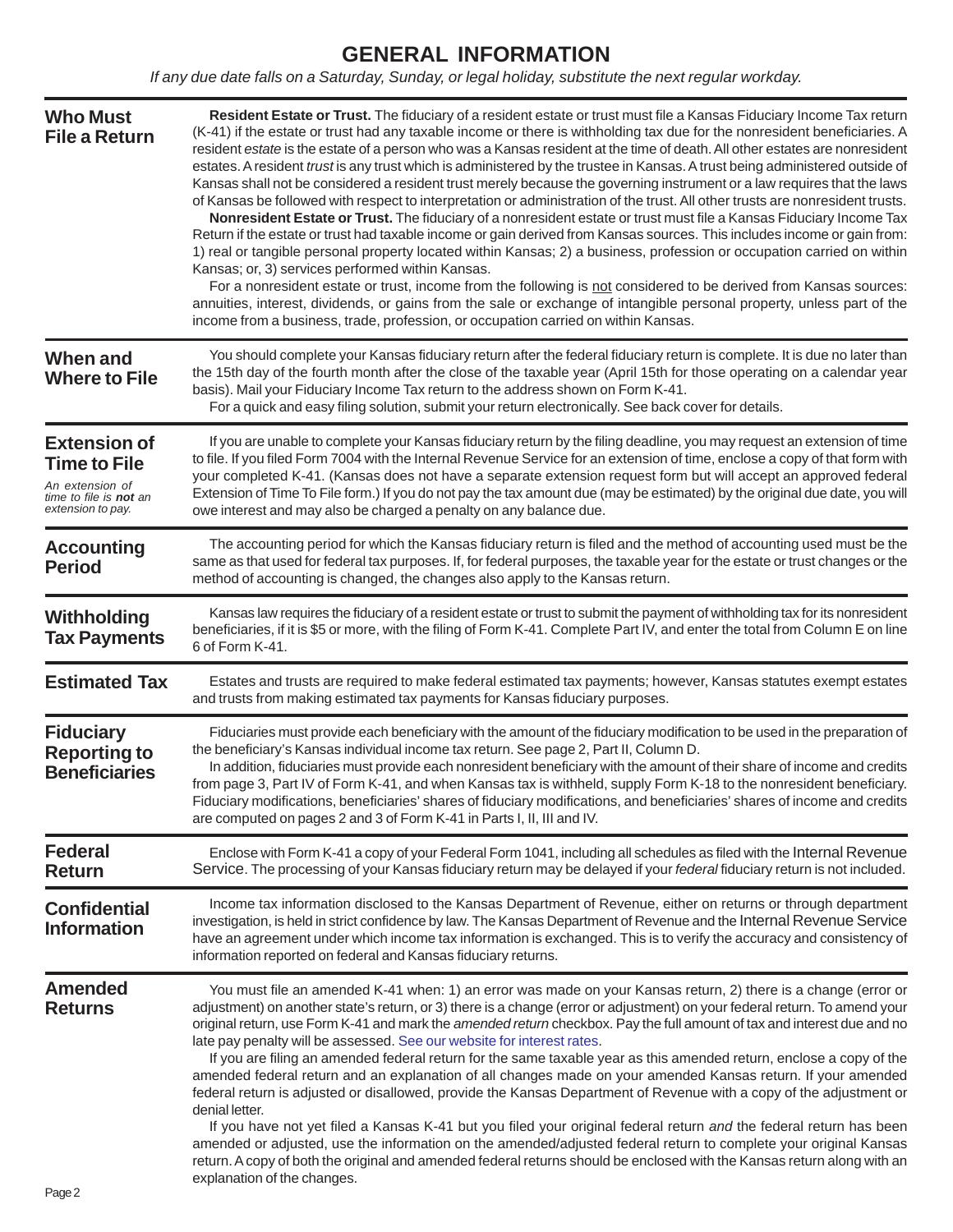**HEADING.** Type or print your name and address in the spaces provided. If your name or address changed since you last filed, mark an "X" in the box below the heading. If filing an amended return, mark an "X" in the box below your name and address.

**TELEPHONE NUMBER.** If a problem should arise in processing your return, it is helpful for the Kansas Department of Revenue to have a telephone number where you can be reached during office hours. The number you provide will be kept confidential.

**FILING STATUS.** The filing status shown on Form K-41 will reflect the nature of the entity for which the return is being filed.

**RESIDENCY STATUS.** Residents: If you are filing for a resident estate or trust, check the box for residents. If all income is taxable to the fiduciary and no distributions are made or required to be made, only Part I must be completed. If there are only resident beneficiaries, or if no amounts are distributable to nonresident beneficiaries, then it is necessary to complete only Parts I and II. If there are nonresident beneficiaries, then it is generally necessary to complete all parts. However, if amounts distributed to nonresidents are nontaxable, then Part IV may be omitted. Nonresidents: If you are filing for a nonresident estate or trust, check the box for nonresidents. If there are resident and/or nonresident beneficiaries, then all parts must be completed. However, if all income is taxable to the fiduciary, then only Parts I and II must be completed.

**DATE ESTABLISHED.** Enter date of death or date trust was established.

**LINE 1—FEDERAL TAXABLE INCOME.** Residents: Enter on line 1 the federal taxable income shown on page 1 of the Federal Fiduciary Return, Form 1041. Nonresidents: Enter on line 1 the amount reported in Part III, line 48, column D of Form K-41.

**LINE 2-KANSAS FIDUCIARY MODIFICATION.** Residents: If there has been no distribution to beneficiaries, enter the fiduciary modification from page 2, line 26. If there has been a distribution to beneficiaries, enter the fiduciary's portion of the modification from page 2, line (j). Nonresidents: No modification is to be made on this line by a nonresident estate or trust.

**LINE 3—KANSAS TAXABLE INCOME.** If line 2 is a positive amount, add line 2 to line 1 and enter result on line 3. If line 2 is a negative amount, subtract line 2 from line 1 and enter result. If you made no entry on line 2, your Kansas taxable income is the same as your federal taxable income so enter that amount on line 3.

**LINE 4—TAX.** To compute the fiduciary income tax, refer to the tax computation schedule on the last page of Form K-41. Enter the tax amount on line 4.

**LINE 5—TAX ON LUMP SUM DISTRIBUTIONS.** If a resident estate or trust received income from a lump sum distribution and a federal tax was imposed on this income in accordance with federal Internal Revenue Code, Section 402(e), then the resident estate or trust is also subject to Kansas tax on the lump sum distribution.

Enter on line 5 an amount equal to 13 percent of the federal tax on the ordinary income portion of the lump sum distribution determined on federal Form 4972.

 **LINE 6—NONRESIDENT BENEFICIARY TAX.** Enter the amount of nonresident beneficiary tax reported on page 3, Part IV of Form K-41. This amount is the total of column E.

**LINE 7—TOTAL KANSAS TAX.** Add lines 4, 5 and 6.

**LINE 8—CREDIT FOR TAXES PAID TO OTHER STATES (FOR RESIDENTS ONLY).** If you paid income tax to another state, and

the income derived from the other state is included in your Kansas adjusted gross income (KAGI), you may be eligible for a credit against your Kansas tax liability. If you had income from a state that has no state income tax, make no entry on line 8 and go to line 9. A copy of the return filed with the other state(s), or a copy of Federal Form 1116 (if applicable) for claiming a foreign tax credit, must be enclosed with Kansas Form K-41.

Foreign Tax Credit: As used in this section "state" means any state of the United States, District of Columbia, Puerto Rico, any territory or possession of the United States, and any foreign country or political subdivision of a foreign country. The Kansas credit for foreign taxes is first limited to the difference between the actual tax paid to the foreign country and the foreign tax credit allowed on the federal return. If you claimed the foreign tax paid as an itemized deduction on your federal return, no credit is allowed in this section.

|  | <b>Foreign Tax Worksheet</b> |
|--|------------------------------|
|  |                              |

|--|--|--|

| C. EQUALS: Kansas foreign tax limitation. Enter this |  |
|------------------------------------------------------|--|
| amount on line 1 of the following worksheet.  \$     |  |

If you are a **Kansas resident,** use the following worksheet to determine your credit for tax paid to another state(s). **Nonresidents may not claim this credit** against Kansas tax.

|    | <b>Other State Tax Credit Worksheet</b>                                                           |
|----|---------------------------------------------------------------------------------------------------|
| 1) | Income tax paid to another state(s) and included in<br>your 2015 Kansas Adjusted Gross Income  \$ |
| 2) |                                                                                                   |
| 3) |                                                                                                   |
| 4) |                                                                                                   |
| 5) | Percentage limitation (divide line 3 by line 4)                                                   |
| 6) | Limitation amount (multiply line 2 by line 5) \$                                                  |
| 7) | Allowable credit (amount from line 1 or line 6,                                                   |

**LINE 9—UNIVERSITY DEFERRED MAINTENANCE CREDIT (for carry forward use only).** If you made contributions for deferred maintenance to a designated Kansas university, enter the carry forward amount of the **approved** credit on line 9.

**LINE 10—OTHER NONREFUNDABLE CREDITS.** Enter the total of all tax credits for which you are eligible. In claiming credits, you must complete and enclose with your Form K-41 the required schedule(s).

| Agritourism Liability Insurance (for carry forward use only)      | K-33   |
|-------------------------------------------------------------------|--------|
| Business and Job Development (for carry forward use only)         | $K-34$ |
|                                                                   | K-60   |
| Declared Disaster Capital Investment (for carry forward use only) | K-87   |
|                                                                   | K-37   |
| Film Production (for carry forward use only)                      | K-86   |
|                                                                   | K-59   |
|                                                                   | K-68   |
| Research and Development (for carry forward use only)             | $K-53$ |
| Venture and Local Seed Capital (for carry forward use only)       | K-55   |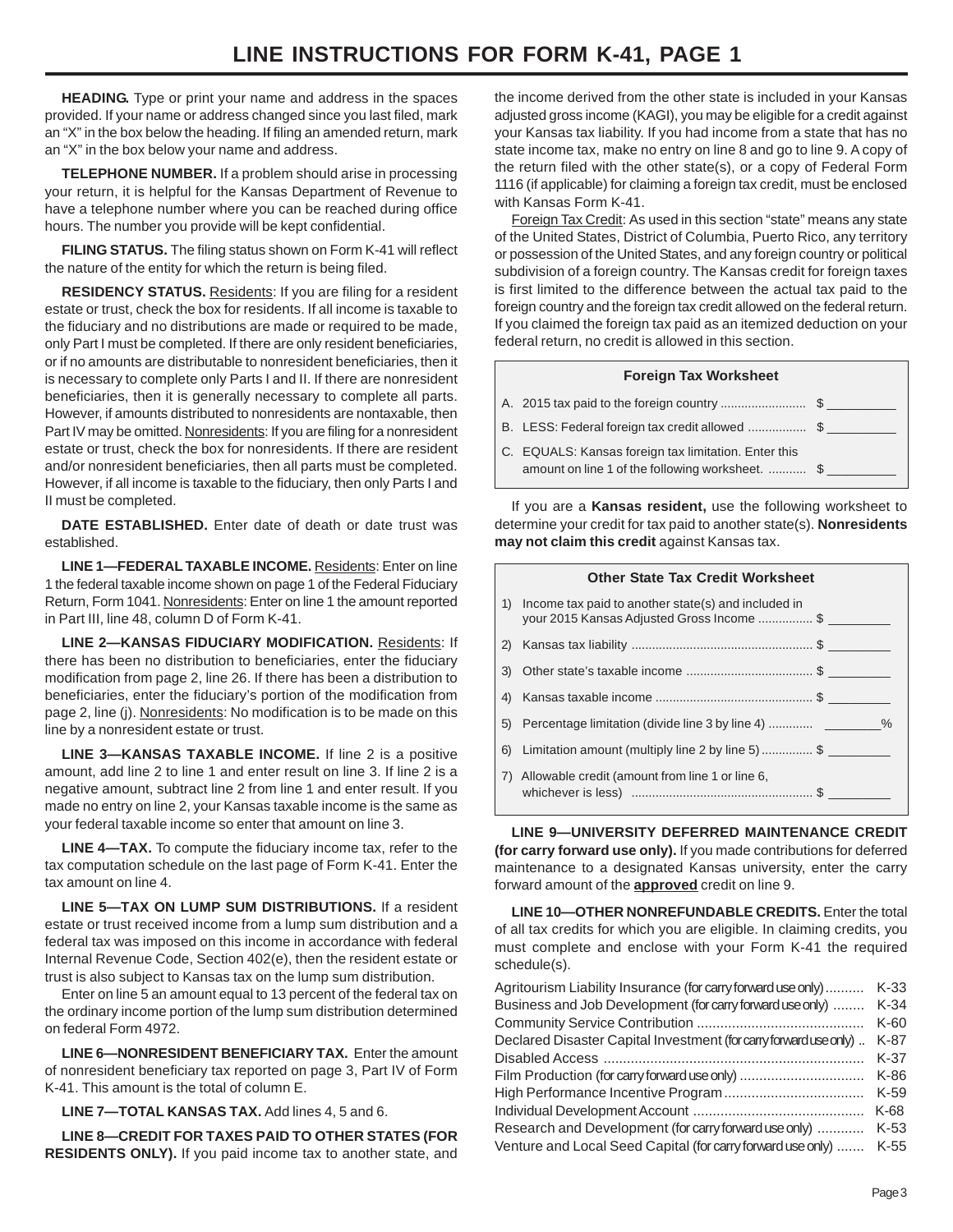**LINE 11—TOTAL CREDITS.** Add lines 8, 9 and 10 and enter the result on line 11.

**LINE 12—BALANCE.** Subtract line 11 from line 7 and enter result (cannot be less than zero).

**LINE 13—KANSAS INCOME TAX WITHHELD.** Enter any amount of Kansas withholding. KDOR does not require that copies of W-2 or 1099 forms be enclosed with your return; however, the Kansas Department of Revenue reserves the right to ask for this information at a later date.

**LINE 14—AMOUNT PAID WITH KANSAS EXTENSION.** Enter any amount paid with an extension of time request.

**LINE 15—REFUNDABLE PORTION OF TAX CREDITS.** Enter the refundable portion of your tax credits. Enclose a copy of the schedule(s) with your return.

**LINE 16—PAYMENTS REMITTED WITH ORIGINAL RETURN.**  If you are **filing an amended K-41** for the 2015 tax year, enter the amount of money you remitted to the Kansas Department of Revenue with your original 2015 return.

**LINE 17—OVERPAYMENT FROM ORIGINAL RETURN.** If you are **filing an amended K-41** for the 2015 tax year, enter the amount of overpayment shown on your original return. Since you were refunded this amount, it is a subtraction entry.

**LINE 18—TOTAL REFUNDABLE CREDITS.** Add lines 13 through 16 and subtract line 17. Enter the total on line 18.

**LINE 19—UNDERPAYMENT.** If your tax balance on line 12 is greater than your total refundable credits on line 18, enter the difference on line 19. **Note:** If the amount on line 19 is not paid by the due date, or if a balance due return is filed after the due date, penalty and interest will be added according to the rules outlined in lines 20 and 21.

**Extension of Time: Interest is due on any delinquent tax balance,** even if you were granted an extension of time to file. If **90%** of your tax liability is paid on or before the original due date of your return, an automatic extension is applied and no penalty is assessed.

**LINE 20—INTEREST.** Using the amount on line 19, compute interest at .333% for each month (or portion thereof) from the due date of the return.

**LINE 21—PENALTY.** Compute penalty at 1% per month (or portion thereof) from the due date of the return on the amount on line 19. The maximum penalty is 24 percent.

**LINE 22—BALANCE DUE.** Add lines 19, 20 and 21 and enter the result on line 22. Write your federal Employer Identification Number (EIN) on your check or money order, made payable to Kansas Fiduciary Tax and send it with your return. Do not send cash. A balance due of less than \$5.00 need not be paid.

**LINE 23—REFUND.** If line 18 is greater than line 12, subtract line 12 from line 18 and enter the amount of the refund on line 23. Amounts less than \$5.00 will not be refunded.

Normal processing time to issue a refund for a paper-filed return is six to eight weeks. Errors on your return, photocopied forms, and incomplete returns or missing documentation will cause delays in processing refunds. **Note:** If there is any other liability owed the State of Kansas, the fiduciary income tax refund will be applied to that liability.

**SIGNATURES.** The fiduciary MUST sign Form K-41. If prepared by someone other than the fiduciary, the preparer should also sign. No refund can be made unless the return is properly signed.

Preparer Authorization Box: It may be necessary for the Kansas Department of Revenue to contact you about your tax return. If you wish to have the Director of Taxation or his/her designee contact your tax preparer instead, please give permission to do so by checking this box.

## **LINE INSTRUCTIONS FOR FORM K-41, PAGES 2 AND 3**

#### **PART I — MODIFICATIONS TO FEDERAL TAXABLE INCOME**

**LINE 24a—STATE AND MUNICIPAL INTEREST.** Enter interest income received, credited, or earned from any state or municipal obligations during the taxable year, less any related expenses (management fees, trustee fees, interest, etc.) directly incurred in the purchase of state or political subdivision obligations. **Do not**  include those specifically exempt from income tax by Kansas law, such as: Kansas turnpike authority bonds, Board of Regents bonds for Kansas colleges and universities, electrical generation revenue bonds, urban renewal bonds, industrial revenue bonds, or Kansas highway bonds.

Interest income on obligations of Kansas or any political subdivision thereof, issued after December 31, 1987, shall be excluded from computation of Kansas taxable income.

**LINE 24b—STATE INCOME TAX OR LOCAL TAXES.** Enter any state, county, or city income or earnings taxes which are included in your federal deductions.

**LINE 24c—ADMINISTRATIVE EXPENSES.** Enter the amount of administrative expenses claimed on both the Kansas estate tax return and on the federal fiduciary tax return.

**LINE 24d—OTHER ADDITIONS TO FEDERAL TAXABLE INCOME.**  Enter the total of these additions to federal taxable income:

**Federal Income Tax Refund.** Generally, there will be no entry here unless an amended federal return has been filed for a prior year due to an investment credit carry back or a net

operating loss carry back which resulted in a federal income tax refund in 2015 for that prior year.

- **Partnership, S Corporation, or Fiduciary Adjustments.** If income was received from a partnership, S corporation, joint venture, syndicate, estate or trust, enter your proportionate share of any required addition adjustments. The partnership, S corporation, or trustee will provide you the necessary information to determine these amounts.
- **Federal Net Operating Loss Carry Forward.** Enter the federal net operating loss carry forward claimed on the 2015 federal income tax return.
- **Community Service Contribution Credit.** Enter amount of any charitable contribution claimed on the federal return used to compute this credit on Schedule K-60.
- Learning Quest Education Savings Program. Enter amount of any "nonqualified withdrawal" from the Learning Quest Education Savings Program.
- **Kansas Expensing Recapture.** If you have a Kansas expensing deduction recapture amount from Schedule K-120EX, enter the amount of your deduction on line 24d and enclose a copy of your completed K-120EX and federal Form 4562.

**LINE 24e—TOTAL ADDITIONS.** Add lines 24a through 24d.

#### **LINE 25a—INTEREST ON U.S. GOVERNMENT OBLIGATIONS.**  Enter any interest or dividend income received on obligations or securities of any authority, commission, or instrumentality of the United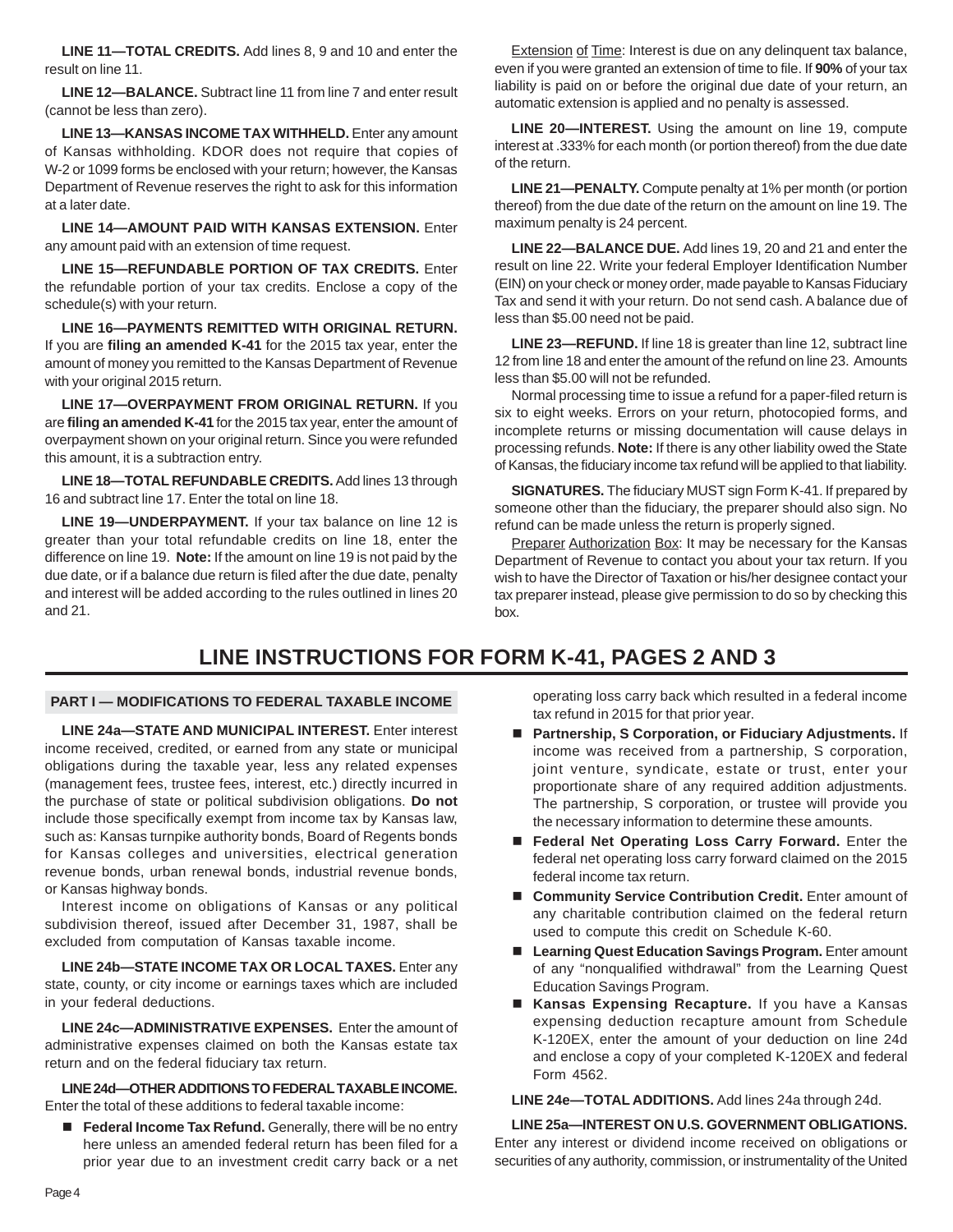States and its possessions, less any related expenses (management fees, trustee fees, interest, etc.) directly incurred in the purchase of such obligations or securities, to the extent they are included in federal taxable income if they are exempt from state income taxes under the laws of the United States. Such income paid to shareholders through a mutual fund is also exempt from Kansas tax. If the mutual fund invests in both exempt and non-exempt federal obligations, the modification allowed will be that portion of the distribution received from the mutual fund attributable to direct obligations of the U.S. government, as determined by the mutual fund. These obligations include: U.S. Savings Bonds, U.S. Treasury Bills, Federal Land Bank, etc. Enclose a schedule indicating the name of each U.S. Government obligation claimed.

**LINE 25b—STATE INCOME TAX REFUNDS.** Enter any state or local income tax refunds which are included in line 1 of Form K-41.

**LINE 25c—RETIREMENT BENEFITS.** Enter total amount of benefits received from the following plans that are included in your federal adjusted gross income.

- Federal Civil Service Retirement or Disability Fund payments and any other amounts received as retirement benefits from employment by the federal government or for service in the United States Armed Forces
- Retirement plans administered by the U.S. Railroad Retirement Board, including U.S. Railroad Retirement Benefits, tier I, tier II, dual vested benefits, and supplemental annuities
- Kansas Public Employees' Retirement (KPERS) annuities
- Kansas Police and Firemen's Retirement System pensions
- Distributions from Police and Fire Department retirement plans for the city of Overland Park, Kansas
- Kansas Teachers' Retirement annuities
- Kansas Highway Patrol pensions
- Kansas Justices and Judges Retirement System annuities
- Board of Public Utilities pensions
- Income from retirement annuity contracts purchased for faculty and others employed by the State Board of Regents or by educational institutions under its management with either their direct contributions or through salary reduction plans
- Amounts received by retired employees of Washburn University as retirement and pension benefits under the university's retirement plan
- Certain pensions received from Kansas first class cities that are not covered by KPERS

**LINE 25d—OTHER SUBTRACTIONS FROM FEDERAL TAXABLE INCOME.** Enter on line 25d the total of these other subtractions from federal taxable income. **Note:** You may not subtract the amount of income reported to another state.

- **Social Security Benefits (for taxpayers with federal adjusted gross income of \$75,000 or less).** Enter the amount received as benefits under the Social Security Act (including SSI) in 2015, to the extent it is included in federal adjusted gross income.
- **KPERS Lump Sum Roll Over.** Enter the amounts withdrawn from a qualified retirement account and include any earnings thereon to the extent that the amounts withdrawn were originally received as a KPERS lump sum payment at retirement that you rolled over into a qualified retirement account and the amount entered is included in federal adjusted gross income. **Do not make an entry** if the amount withdrawn consists of income that was originally received from retirement annuity

contracts purchased for faculty and others employed by the State Board of Regents or by educational institutions under its management with either their direct contributions or through salary reduction plans or, a pension received from any Kansas first class city that is not covered by the Kansas Public Employee's Retirement System.

- **KPERS Lump Sum Distribution.** Employees who terminated KPERS employment after July 1, 1984, and elect to receive their contributions in a lump sum distribution will report their taxable contributions on their federal return. Subtract the amount of the withdrawn accumulated contributions or partial lump-sum payment(s) to the extent either is included in federal adjusted gross income. See NOTICE 05-04 for additional information.
- Sale of Kansas Turnpike Bonds. Enter the gain from the sale of Kansas Turnpike Bonds if the gain was included in the federal taxable income.
- **Partnership, S Corporation or Fiduciary Adjustments.** If income was received from a partnership, S corporation, joint venture, syndicate, trust or estate, enter the proportionate share of any required subtraction adjustments. The partnership, S corporation, or beneficiary will provide you with the necessary information to determine this amount.
- **Jobs Tax Credit.** Enter amount of the federal targeted jobs tax credit disallowance claimed on the federal income tax return.
- **Kansas Venture Capital, Inc. Dividends.** Enter amount of dividend income received from Kansas Venture Capital, Inc.
- S Corporation Privilege Adjustment. If you are a shareholder in a bank, savings and loan, or other financial institution that is organized as an S corporation, enter the portion of any income received that was not distributed as a dividend. This income has already been taxed on the privilege tax return filed by the S corporation financial institution.
- **Electrical Generation Revenue Bonds.** Enter the amount included in federal taxable income.
- **Learning Quest Education Savings Program.** Enter contributions deposited in the Learning Quest Education Savings Program, or a qualified 529 tuition program established by another state, up to a maximum of \$3,000 per student (beneficiary).
- Armed Forces Recruitment, Sign-Up or Retention Bonus. Members of the armed forces of the United States (including Kansas army and air national guard): enter amounts received as a recruitment, sign up or retention bonus you received as an incentive to join, enlist or remain in the armed forces of the United States, to the extent included in federal adjusted gross income. Also include amounts you received for repayment of educational or student loans incurred by you or for which you are obligated, and received as a result of your service in the armed forces of the United States, to the extent included in federal adjusted gross income.
- **Organ Donor Expenses.** Unreimbursed travel, lodging, and medical expenditures incurred by you or your dependent, while living, for the donation of human organ(s) to another person for transplant; to the extent that the expenditures are included in your federal adjusted gross income. This subtraction modification cannot exceed \$5,000. See NOTICE 14-03 for more information.

 **LINE 25e—TOTAL SUBTRACTIONS.** Add lines 25a through 25d and enter the total on line 25e.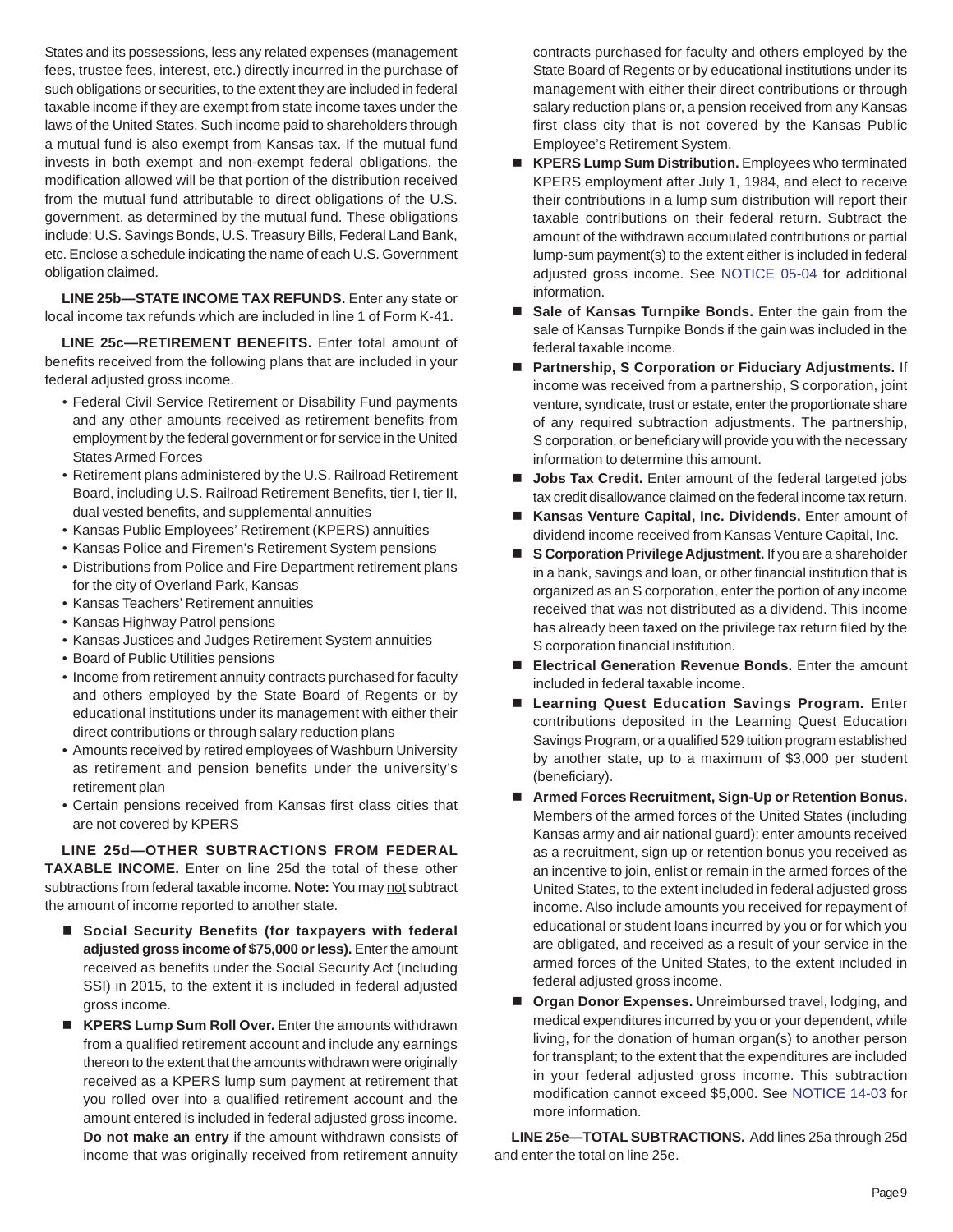**LINE 26—NET MODIFICATION TO FEDERAL TAXABLE INCOME.** Subtract line 25e from line 24e. Enter the total on line 26 and on line 2, page 1, Form K-41. If there are beneficiaries, refer to Part II.

#### **PART II – COMPUTATION OF SHARES OF THE MODIFICATION TO FEDERAL TAXABLE INCOME**

**Part II** is used to determine the allocation of the shares of the Kansas fiduciary modification. The Kansas fiduciary modification is divided among the beneficiaries and the fiduciary in proportion to their share of the federal distributable net income plus the amount contributed or required to be contributed from current income to charitable beneficiaries.

If there is no federal distributable net income, each beneficiary's share of the Kansas fiduciary modification shall be in proportion to each share of the estate or trust income distributed. Any balance of the Kansas fiduciary modification not allocated to the beneficiaries is allocable to the fiduciary.

When the allocation of the Kansas fiduciary modification, as provided by law, would result in an amount that is substantially inequitable, the fiduciary may, with the permission of the Director of Taxation, use such other methods of allocation that will produce a fair and equitable result to both the fiduciary and the beneficiary. Kansas law does not permit the fiduciary to elect to pay the tax on income properly applicable to a beneficiary by including such income in its share of the modification. The estate or trust must advise each beneficiary of their share of the Kansas fiduciary modification. The amount reported in Column D is the amount which the fiduciary is required to submit to each beneficiary.

**Column A.** Enter on lines (a), (b), (c) and (d) the names and addresses of Kansas resident beneficiaries. Nonresident beneficiaries should be listed on lines (e), (f), (g) and (h).

**Column B.** Enter the Social Security numbers of the beneficiaries.

**Column C.** Enter the percentage of the estate or trust to be distributed to each beneficiary in accordance with the documents or the laws controlling distribution of the estate or trust. The percentage allocated to charitable beneficiaries and to the fiduciary itself should be shown on the appropriate lines. Total allocation must equal 100%.

**Column D.** Enter on lines (a) through (i) each beneficiary's share of the Kansas fiduciary modification. Enter on line (j) the resident fiduciary's share of the modification. To determine each individual's and the fiduciary's share of the Kansas fiduciary modification, multiply the amount on line 26, Part I, by the percentage in Column C.

### **PART III – COMPUTATION OF FEDERAL TAXABLE INCOME OF THE ESTATE OR TRUST FROM KANSAS SOURCES**

**Important —** You need not complete Parts III and IV if you are filing a resident estate or trust where all beneficiaries are Kansas residents. If there are any nonresident beneficiaries, you must complete Parts III and IV.

**Part III** is used to compute the federal taxable income of the estate or trust from Kansas sources. It is to be completed by all resident estates and trusts which have nonresident beneficiaries and by all nonresident estates and trusts with income or gain from Kansas sources. Nonresident estates or trusts should report to Kansas only that part of their federal taxable income derived from Kansas sources. The income to be reported, and the modifications to that income, are determined in this part.

**Column A.** Column A lists the items of income and modifications that correspond to those shown on the federal fiduciary tax return.

**Column B.** Enter total income or deductions reported or claimed on the federal fiduciary tax return for each item listed in Column A.

**Column C.** Enter that part of each item of income reported in Column B that is derived from Kansas sources. Use direct accounting whenever possible. Intangible income is not considered to be from Kansas sources except where it is part of a business, trade, or occupation carried on in Kansas. Income from other estates, trusts, or partnerships should be modified, if necessary, before the item is entered in Column C. **Note:** Items entered in Column C should reflect the amount that remains after all modifications have been performed. For example, do not include in Column C any state or local income taxes deducted on the federal return; or any state income tax refunds reported as income on the federal return.

Do not carry over any administration expenses from Column B to Column C if these expenses were claimed on both the Kansas Estate Tax Return and the federal fiduciary tax return.

Capital gains from Kansas sources should be entered in Column C only if the gain is distributed to the beneficiaries.

Depreciation, depletion, and federal estate tax not included on Federal Form 1041 and passed directly to the beneficiaries should be entered on the appropriate lines of Column C (e.g., line 41a).

Enter on line 41a other deductions not provided for on lines 36 through 40. These deductions should be directly allocated where possible. If they cannot be directly allocated to the income from Kansas sources, they should be apportioned by multiplying the deductions by the ratio of total Kansas income (line 35, Column C) divided by total federal income (line 35, Column B).

Enter on line 48, Column C, net income of the estate or trust from Kansas sources, after all modifications.

Enter on line 49, Column C, the total percentages of all "nonresident" beneficiaries. These percentages are determined by the documents or laws controlling distribution of the estate or trust.

Enter on line 50, Column C, the total income from Kansas sources of all nonresident beneficiaries. This amount is computed by multiplying line 48, Column C, by the percentage entered on line 49, Column C.

**Column D.** Column D is to be **completed by nonresident fiduciaries only.** Enter in Column D that part of Column C applicable to the fiduciary. The amount to be entered in Column D is computed by multiplying each entry in Column C by the fiduciary's percentage of the Kansas fiduciary adjustment as shown in Part II.

A capital gain from Kansas sources that is not distributed to the beneficiaries should be entered on line 30, Column D.

NONRESIDENT FIDUCIARY EXEMPTION. Enter on line 46, Part III, Column D, the amount of the nonresident fiduciary exemption determined by the following formula:

|    | Kansas income of nonresident estate or trust     |      |
|----|--------------------------------------------------|------|
| 3) | Federal income (Part III, line 43, Column B)  \$ |      |
| 4) |                                                  | $\%$ |
| 5) | Nonresident fiduciary exemption                  |      |

Line 48, Column D, is the net income of the nonresident estate or trust from Kansas sources applicable to the fiduciary which should be entered on line 1 of Form K-41.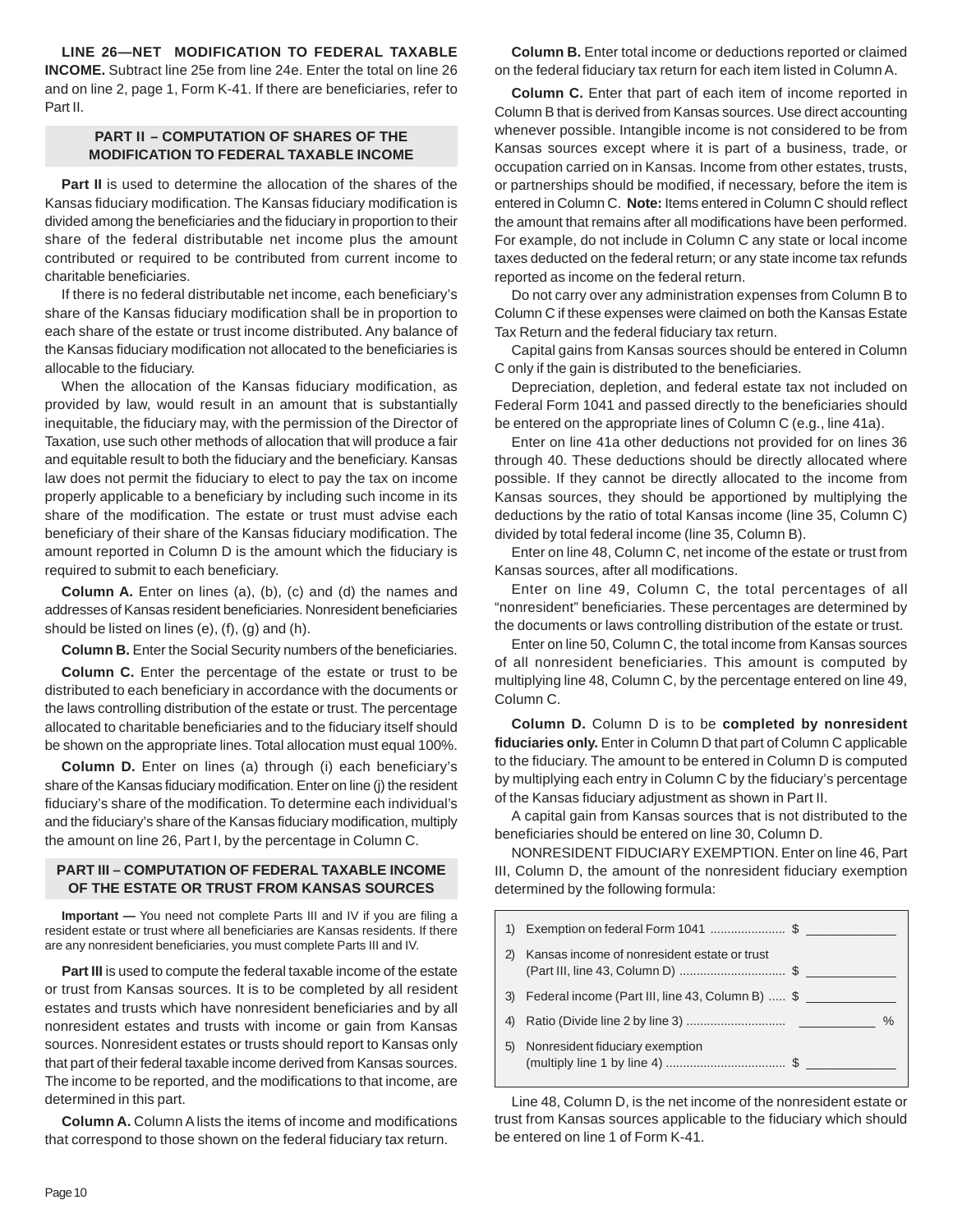## **INCOME AND TAX TO BE WITHHELD PART IV – NONRESIDENT BENEFICIARIES' SHARE OF**

**Part IV** is used to compute the nonresident beneficiaries' shares of income and to compute the amount of tax to be withheld by the fiduciary of a resident estate or trust from the amount distributed or distributable to the nonresident beneficiaries. Fiduciaries must provide to each nonresident beneficiary the amount of the nonresident beneficiary's share of income. In addition, Kansas law requires the fiduciary of a resident estate or trust to withhold tax from a nonresident beneficiary and to pay the amount of this tax with the Form K-41.

**Column A.** Enter on lines (a) through (d) the names and addresses of the nonresident beneficiaries.

**Column B.** Enter the Social Security numbers of the nonresident beneficiaries.

**Column C.** Enter on lines (a) through (d) the percentage of the estate or trust to be distributed to each beneficiary in accordance with the documents or laws controlling distribution of the estate or trust. **Note:** Since neither the resident beneficiaries' nor the fiduciary's percentages are shown here, it is unlikely this column will total 100 percent.

**Column D.** Enter on lines (a) through (d) each beneficiary's portion of the total taxable income from Kansas sources by multiplying Column C by the amount on line 48, Column C, Part III.

**Column E.** Compute the amount of tax to be withheld from each nonresident beneficiary by multiplying each beneficiary's income in column D by 2.5 percent. Enter these amounts on lines (a) through (d). The tax reported in this column is to be withheld and paid by the fiduciary for the beneficiary. Enter the total amount from Column E on page 1, line 6, Form K-41. Column E need not be calculated to completion if the nonresident share has already been withheld.

If any tax is required to be withheld, complete a Form K-18 for each nonresident beneficiary. The Form K-18 and instructions are on the last page of Form K-41.